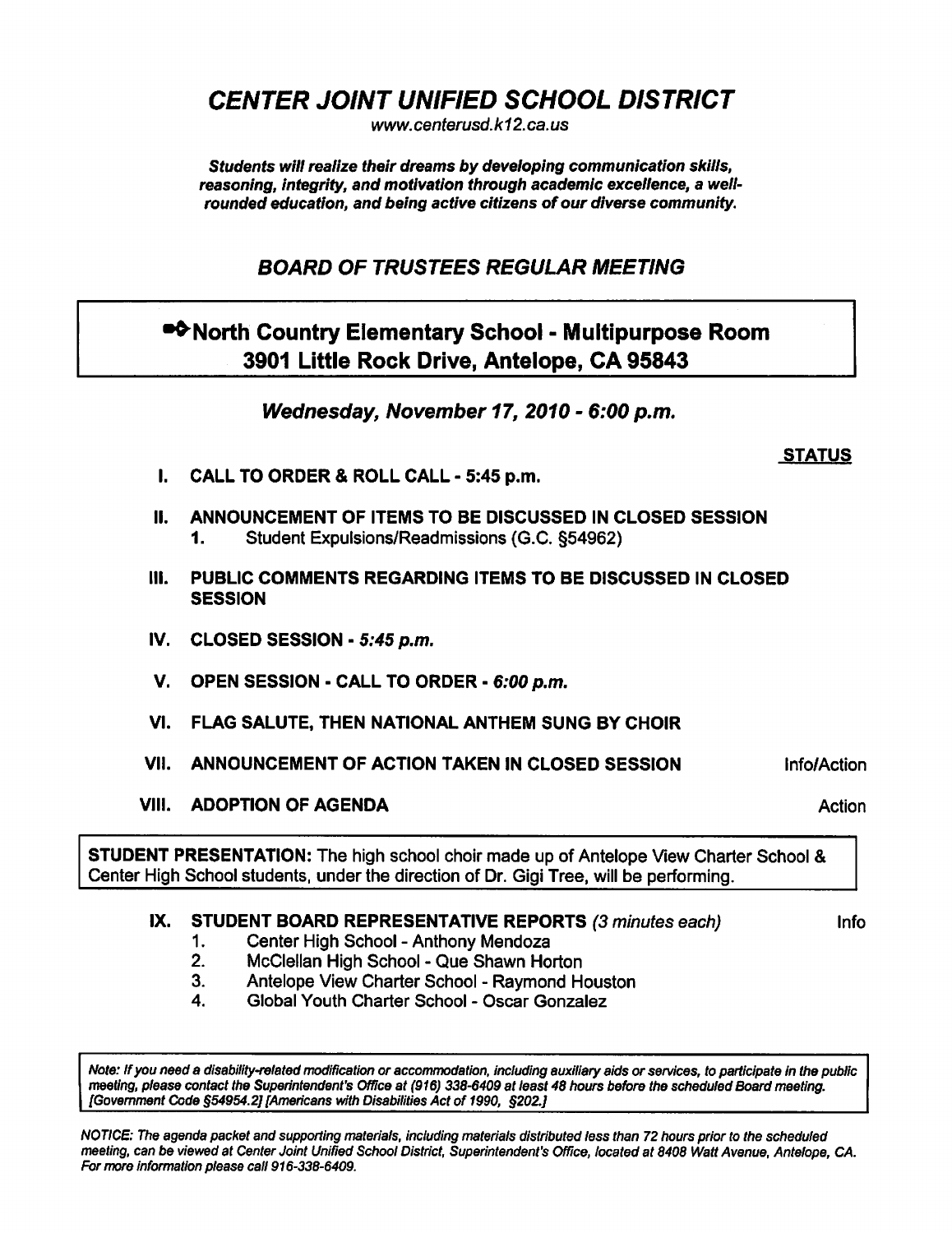| Х.               | Info<br><b>ORGANIZATION REPORTS (3 minutes each)</b>                               |                                                                                                                                                                                                                                                                                                                                                                                                                                                    |               |  |
|------------------|------------------------------------------------------------------------------------|----------------------------------------------------------------------------------------------------------------------------------------------------------------------------------------------------------------------------------------------------------------------------------------------------------------------------------------------------------------------------------------------------------------------------------------------------|---------------|--|
|                  | 1.                                                                                 | <b>CUTA - Heather Woods, President</b>                                                                                                                                                                                                                                                                                                                                                                                                             |               |  |
|                  | 2.                                                                                 | <b>CSEA - Marie Huggins, President</b>                                                                                                                                                                                                                                                                                                                                                                                                             |               |  |
| XI.              |                                                                                    | <b>REPORTS/PRESENTATIONS</b> (8 minutes each)                                                                                                                                                                                                                                                                                                                                                                                                      | Info          |  |
| Curriculum       | 1.                                                                                 | Antelope View Charter School WASC Update - David DeArcos                                                                                                                                                                                                                                                                                                                                                                                           |               |  |
| XII.             | <b>COMMENTS FROM THE AUDIENCE REGARDING ITEMS NOT ON</b><br>Comments<br>THE AGENDA |                                                                                                                                                                                                                                                                                                                                                                                                                                                    |               |  |
|                  |                                                                                    | Anyone may address the Board regarding any item that is within the Board's subject matter<br>jurisdiction. However, the Board may not discuss or take action on any item which is not on<br>this agenda except as authorized by Government Code Section 5495.2. A speaker shall be<br>limited to 3 minutes (Board Policy 9323). All public comments on items listed on this<br>agenda will be heard at the time the Board is discussing that item. | Invited       |  |
| XIII.            |                                                                                    | <b>BOARD / SUPERINTENDENT REPORTS (10 minutes)</b>                                                                                                                                                                                                                                                                                                                                                                                                 | <b>Info</b>   |  |
| XIV.             |                                                                                    | <b>CONSENT AGENDA (5 minutes)</b>                                                                                                                                                                                                                                                                                                                                                                                                                  | <b>Action</b> |  |
|                  |                                                                                    | NOTE: The Board will be asked to approve all of the following items by a single vote, unless any<br>member of the Board asks that an item be removed from the consent agenda and considered and<br>discussed separately.                                                                                                                                                                                                                           |               |  |
| Governance       | 1.                                                                                 | Approve Adoption of Minutes from October 20, 2010 Regular Meeting                                                                                                                                                                                                                                                                                                                                                                                  |               |  |
| Personnel        | 2.                                                                                 | <b>Approve Certificated Personnel Transactions</b>                                                                                                                                                                                                                                                                                                                                                                                                 |               |  |
| I                | 3.                                                                                 | Approve 2011 Health & Welfare Benefits: CSEA, CUTA, Certificated Managers<br>& Confidential/Classified Managers                                                                                                                                                                                                                                                                                                                                    |               |  |
| Curriculum       | 4.                                                                                 | Approve MOU with The Child Abuse Prevention Center for Renewed<br><b>AmeriCorps Grant</b>                                                                                                                                                                                                                                                                                                                                                          |               |  |
| 1                | 5.                                                                                 | Approve CHS Media Communications Students to San Francisco Bay Area                                                                                                                                                                                                                                                                                                                                                                                |               |  |
|                  | 6.                                                                                 | Approve CHS Media Communications Students to the Northern California Coast                                                                                                                                                                                                                                                                                                                                                                         |               |  |
|                  | 7.                                                                                 | Approve Single Plan for Student Achievement - North Country                                                                                                                                                                                                                                                                                                                                                                                        |               |  |
|                  | 8.                                                                                 | Approve Single Plan for Student Achievement - Dudley                                                                                                                                                                                                                                                                                                                                                                                               |               |  |
|                  | 9.                                                                                 | Approve Single Plan for Student Achievement - Spinelli                                                                                                                                                                                                                                                                                                                                                                                             |               |  |
| Facilities & Op. | 10.                                                                                | Approve Safe School and Emergency Preparedness Plan for 2010/11 - North<br>Country                                                                                                                                                                                                                                                                                                                                                                 |               |  |
| <b>Business</b>  | 11.                                                                                | Approve Payroll Orders: July - October 2010                                                                                                                                                                                                                                                                                                                                                                                                        |               |  |
|                  | 12.                                                                                | Approve Supplemental Agenda (Vendor Warrants)                                                                                                                                                                                                                                                                                                                                                                                                      |               |  |
| XV.              |                                                                                    | <b>INFORMATION ITEMS</b>                                                                                                                                                                                                                                                                                                                                                                                                                           | <b>Info</b>   |  |
| Curriculum       | 1.                                                                                 | Conference: "CMC Mathematics Conference at Asilomar Conference Grounds"<br>- M. Allred, J. Andrews, S. Cox Cline, E. Haro, T. Hill, A. Kent, K. Leclaire,<br>& S. White (WCR)                                                                                                                                                                                                                                                                      |               |  |
| 1                | 2.                                                                                 | Workshop: "Accelerated Reader Today" - T. Seele, T. Hare, H. Siviglia, & L. Day<br>(WCR)                                                                                                                                                                                                                                                                                                                                                           |               |  |
| 1                | 3.                                                                                 | Workshop: "How to Communicate with Tact and Professionalism" - T. Kidwell<br>(Trans)                                                                                                                                                                                                                                                                                                                                                               |               |  |
| XVI.             |                                                                                    | <b>BUSINESS ITEMS</b>                                                                                                                                                                                                                                                                                                                                                                                                                              |               |  |
| Governance       | A.                                                                                 | <b>CSBA Delegate Assembly Nominations</b><br>Nominations will be accepted until Thursday, January 7, 2011. Any<br>CSBA member board is eligible to nominate board members within their<br>geographical region or subregion. Each board may nominate as many<br>individuals as it chooses. The subregion for CJUSD is 6-B.                                                                                                                          | Action        |  |